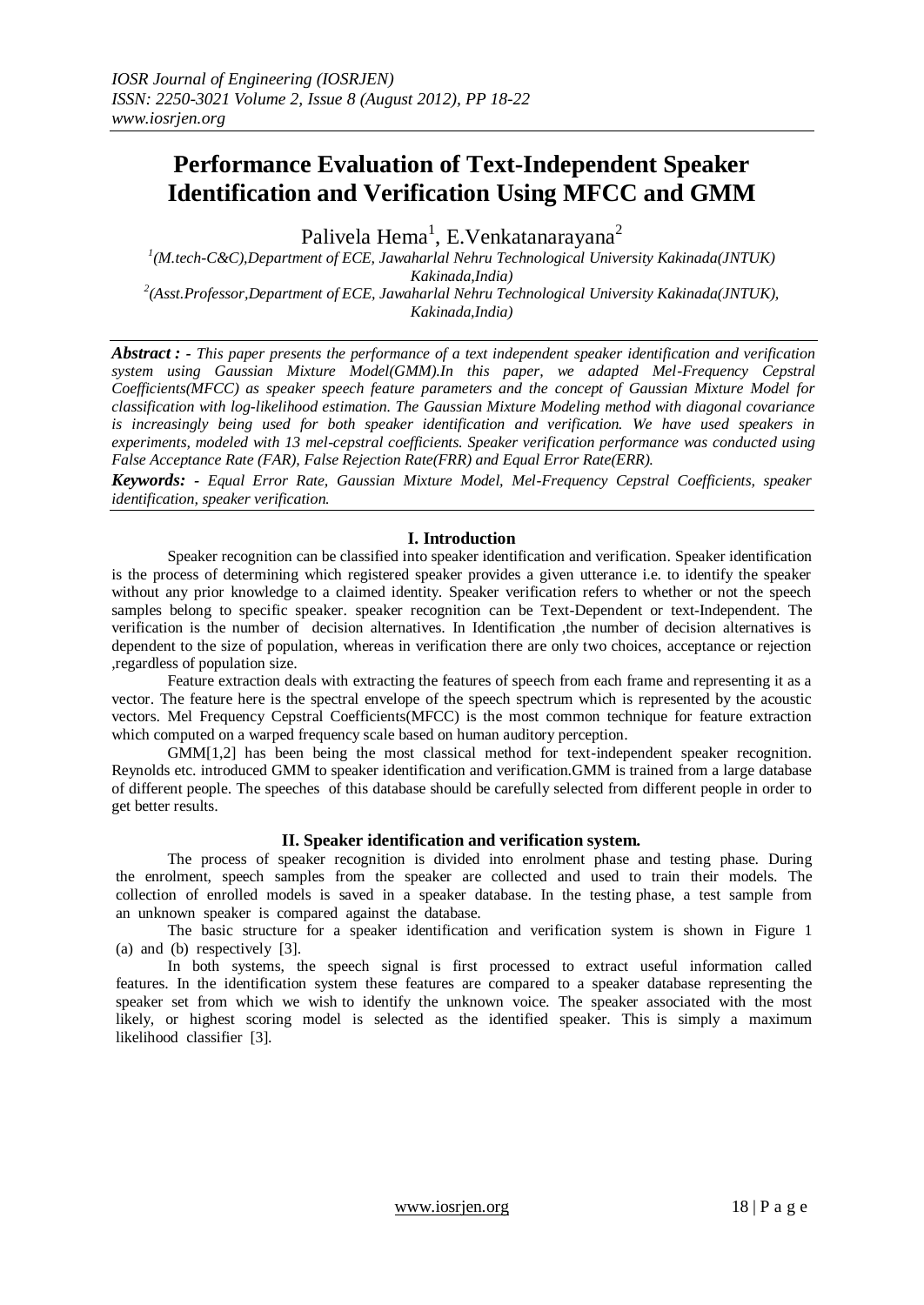

**Figure1:Basic structure of (a) speaker identification and (b)Speaker Verification system.**

The verification system essentially implements a likelihood ratio test to distinguish the test speech comes from the claimed speaker. Features extracted from the speech signal are compared to a model representing the claimed speaker, obtained from a previous enrolment. The ratio (or difference in the log domain) of speaker and imposter match scores is the likelihood ratio statistic  $(\Lambda)$ , which is then compared to a threshold  $(\theta)$  to decide whether to accept or reject the speaker [3].

## **III. Feature Extraction**

Preprocessing mostly is necessary to facilitate further high performance recognition. A wide range of possibilities exist for parametrically representing the speech signal for the voice recognition task.

#### Mel Frequency Cepstral Coefficients (MFCC):

Mel Frequency Cepstral Coefficients (MFCC) are derived from the Fourier Transform (FFT) of the audio clip. The basic difference between the FFT and the MFCC is that in the MFCC, the frequency bands are positioned logarithmically (on the Mel scale) which approximates the human auditory system's response more closely than the linearly spaced frequency bands of FFT. This allows for better processing of data. The main purpose of the MFCC processor is to mimic the behaviour of the human ears. Overall the MFCC process has 5 steps that show in figure2.



Figure 2. MFCC Block Diagram

At the Frame Blocking Step a continuous speech signal is divided into frames of N samples. Adjacent frames are being separated by M (M<N). The values used are  $M = 128$  and N = 256. The next step in the processing is to window each individual frame so as to minimize the signal discontinuities at the beginning and end of each frame. The concept here is to minimize the spectral distortion by using the window to taper the signal to zero at the beginning and end of each frame. If we define the window as w(n),  $0 \le n \le N - 1$ , where N is the number of samples in each frame, then the result of windowing is the signal

www.iosrjen.org  $19 | P a g e$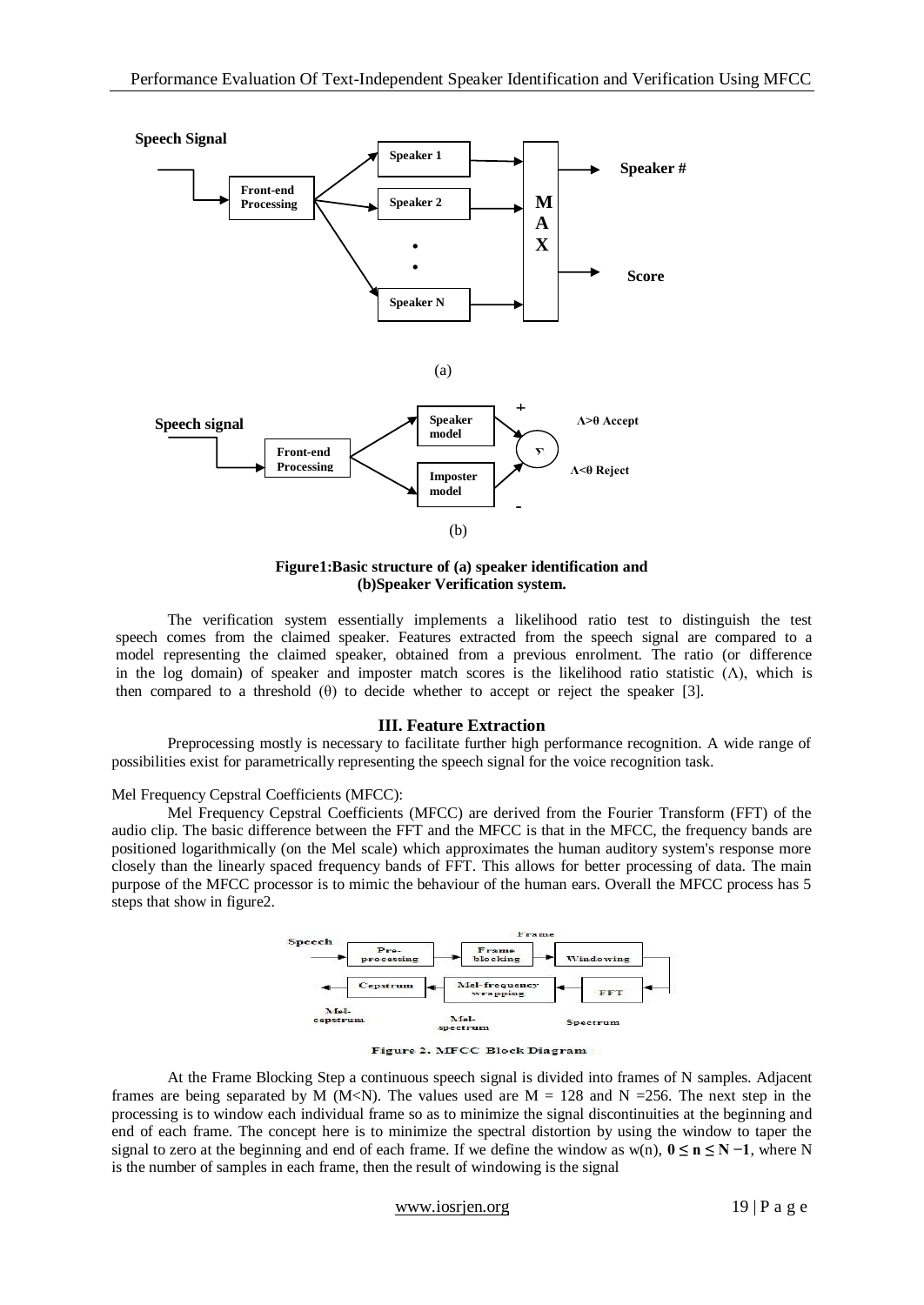$y (n) = x (n)w(n), 0 \le n \le N - 1$  (1) Typically the Hamming window is used, which has the form:

$$
W(n) = 0.54 - 0.46 \cos\left(\frac{2\pi n}{N-1}\right), 0 \le n \le N-1 \quad (2)
$$

Use of speech spectrum for modifying work domain on signals from time to frequency is made possible using Fourier coefficients. At such applications the rapid and practical way of estimating the spectrum is use of rapid Fourier changes.

$$
X_k = \sum_{n=0}^{N-1} X_1 e^{\frac{-j2\pi kn}{N}}, \quad k = 0, 1, 2, \dots, N-1 \quad (3)
$$

Psychophysical studies have shown that human perception of the frequency contents of sounds for speech signals does not follow a linear scale. Thus for each tone with an actual frequency, f, measured in Hz, a subjective pitch is measured on a scale called the 'mel' scale [3], [4]. The mel-frequency scale is a linear frequency spacing below 1000 Hz and a logarithmic spacing above 1000 Hz. Therefore we can use the following approximate formula to compute the mels for a given frequency f in Hz:

 $mel(f) = 2595 * log 10(1+f/700)$  (4)

The final procedure for the Mel Frequency cepstral coefficients (MFCC) computation is to convert the log mel spectrum back to time domain where we get the so called the mel frequency cepstral coefficients (MFCC). Because the mel spectrum coefficients are real numbers, we can convert them to the time domain using the Discrete Cosine Transform (DCT) and get a featured vector. The DCT compresses these coefficients to 13 in number.

### **IV. The Gaussian Mixture Speaker Model.**

A mixture of Gaussian probability densities is a weighted sum of M densities, as depicted in Fig.3 and is given by:

 $\mathbf{p}(\vec{x}|\lambda) = \sum_{i=1}^{M} p_i b_i(\vec{x})$  (5) where  $\vec{x}$  is a random vector of dimension  $D, b_i(\vec{x}), i=1,...,M$ , are the density components ,and  $p_i$ **,i=1,..M**, are the mixture weights. Each component density is a D variate Gaussian function of the form:

$$
\boldsymbol{b}_{i}(\vec{x}) = \frac{e^{\left(-\frac{1}{2}(\vec{x}-\vec{p})'K_{i}^{-1}(\vec{x}-\vec{p})\right)}}{(2\pi)^{\frac{D}{2}}\sqrt{|K_{i}|}}
$$
(6)

With mean vector  $\vec{\mu}_i$  and covariance matrix  $K_i$ .

Note that the weighting of the mixtures satisfy  $\sum_{i=1}^{M} p_i = 1$ . The complete Gaussian mixture density is parameterized by a vector of means, covariance matrix, and a weighted mixture of all component densities( $\lambda$ model).These parameters are jointly represented by the following notation.

 $\lambda = {\bf p}_i, \vec{\mu}_i, K_i$ } i=1,...,M. (7)

The GMM can have different forms on the choice of the covariance matrix. The model can have a covariance matrix per Gaussian component as indicated in (nodal covariance),a covariance matrix for all Gaussian components for a given model (grand covariance ),or only one covariance matrix shared by all models(global covariance).A covariance matrix can also be complete or diagonal[4].

Since Gaussian components jointly act to model the probability density function, the complete covariance matrix is usually not necessary. Even being the input vectors not statistically independent, the linear combination of the diagonal covariance matrices in the GMM is able to model the correlation between the given vectors. The effect of using a set of M complete covariance matrices can be equally obtained by using a larger set of diagonal covariance matrices[5].

For a set of training data the Estimation of maximum Likelihood is necessary. In other words this estimation tries to find the model parameters that maximize the likelihood of GMM. The algorithm presented in [6] is widely used for this task. For a sequence of independent T vectors for





www.iosrjen.org 20 | P a g e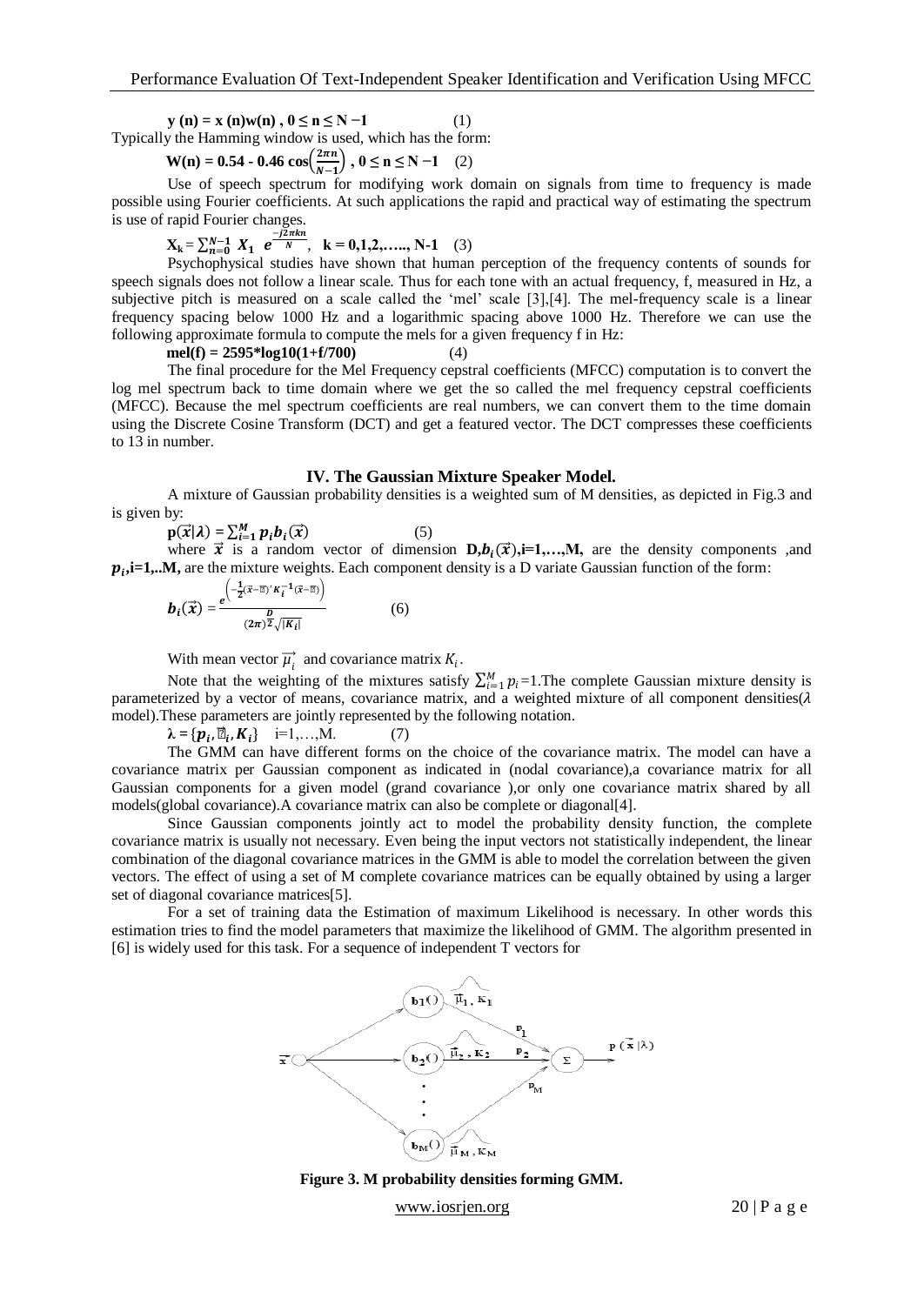training  $X = {\overrightarrow{x_1}, \ldots, \overrightarrow{x_T}}$ , the likelihood of the GMM is given by:

$$
p(X|\lambda) = \prod_{t=1}^{T} p(\overrightarrow{x_t}|\lambda)
$$
 (8)

The likelihood for modeling a true speaker (model ) is directly calculated through

 $log p(X|\lambda) = \frac{1}{r}$  $\frac{1}{T} \sum_{t=1}^{T} \log p(\vec{x_t} | \lambda)$  (9)

The scale factor  $\frac{1}{T}$  is used in order to normalize the likelihood according to the duration of the elocution(number of feature vectors).The last equation corresponds to the normalized logarithmic likelihood which is the  $\lambda$  model's response.

The speaker verification system requires a binary decision, accepting or rejecting a speaker. The system uses two models which provide the normalized logarithmic likelihood with input vectors  $\vec{x_1}$ ,..., $\vec{x_7}$  one from pretense speaker and another one trying to minimize the variation not related to the speaker providing a more stable decision threshold. If the system output value (difference between two likelihood) is higher than a given threshold θ the speaker is accepted otherwise it is rejected as shown in figure1(b). the background (imposter model) is built with a hypothetical set of false speakers and modeled via GMM. The threshold is calculated on the basis of experimental results.

#### **V. Experimental Evaluation.**

 This section presents the experimental evaluation of the Gaussian mixture speaker model for textindependent speaker identification and verification. The evaluation of a speaker identification experiment was conducted in the following manner. The test speech was first processed by the front end analysis to produce the sequence of feature vectors  $\{\vec{x_1}, \dots, \vec{x_n}\}$ . To evaluate different test utterance lengths, the sequence of feature vectors was divided into overlapping segments of T feature vectors. The first two segments from a sequence would be:<br>Soment

$$
\begin{array}{c}\n\text{Segment1} \\
\hline\n\overrightarrow{x_1}, \overrightarrow{x_2}, \dots, \overrightarrow{x_T}, \overrightarrow{x_{T+1}}, \overrightarrow{x_{T+2}}, \dots, \\
\hline\n\text{Segment2} \\
\overrightarrow{x_1}, \overrightarrow{x_2}, \dots, \overrightarrow{x_T}, \overrightarrow{x_{T+1}}, \overrightarrow{x_{T+2}}, \dots\n\end{array}
$$

A test segment length of 5 seconds corresponds to T=500 feature vectors at a 10ms frame rate. Each segment of T vectors was treated as a separate test utterance.

The identified speaker of each segment was compared to the actual speaker of the test utterance and the number of segments which were correctly identified was tabulated. The above steps were repeated for test utterances from each speaker in the population. The final performance evaluation was then computed as the percent of correctly identified T-length segments over all test utterances

#### %correct identification

#### $=\frac{\text{\# correctly identified segments}}{2} \times 100.$ total # of segments

The evaluation was repeated for different values of T to evaluate performance with respect to test utterance length.

#### **Speaker verification:**

The acceptance or rejection of an unknown speaker depends on the determination of the threshold value from the training speaker model.

If the system accepts an impostor, it makes a false acceptance (FA) error. If the system rejects a valid user, it makes a false reject (FR) error. The FA and FR errors can be traded off by adjusting the decision threshold, (as shown by a Receiver Operating Characteristic (ROC) curve.)

The ROC curve is obtained by assigning false rejection rate (FRR) and false acceptance rate (FAR), to the vertical and horizontal axes respectively, and varying the decision threshold. The FAR and FRR are obtained by equation (10) and (11) respectively.

 $FAR = EI / I * 100\%$  (10)

where EI is the number of impostor acceptance, I is the number of impostor claims.

 $FRR = ES / S * 100\%$  (11)

where ES is the number of genuine speaker (client) rejection, and S is the number of speaker claims.

www.iosrjen.org 21 | P a g e